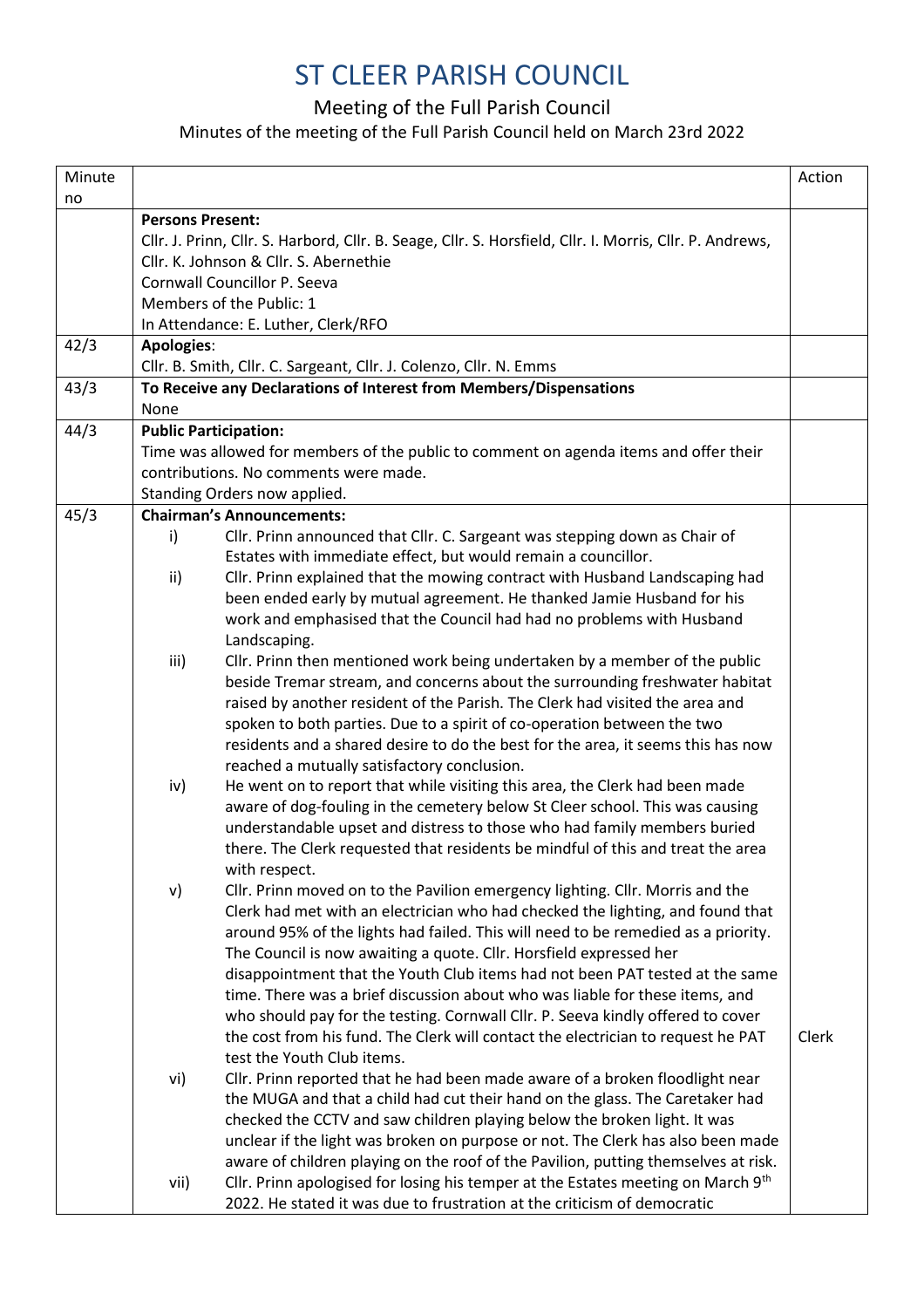|      | decisions made by the Allotment Association. Cllr. Johnson said that he believed                         |                                                                                            |  |  |  |
|------|----------------------------------------------------------------------------------------------------------|--------------------------------------------------------------------------------------------|--|--|--|
|      |                                                                                                          | no apology was owed as Cllr. Prinn's anger was justifiable.                                |  |  |  |
| 46/3 | <b>Update on Local Crimes and Incidents</b>                                                              |                                                                                            |  |  |  |
|      |                                                                                                          | The Clerk read out a report from PCSO Edser detailing crimes (excluding domestic violence) |  |  |  |
|      | in the local area from February $1^{st}$ – February 28 <sup>th</sup> 2022. There were four crimes: a dog |                                                                                            |  |  |  |
|      | worrying livestock (a horse in a private field); a malicious communication; damage to a                  |                                                                                            |  |  |  |
|      |                                                                                                          | vehicle; and theft of oil.                                                                 |  |  |  |
| 47/3 |                                                                                                          | <b>Cornwall Councillor P. Seeva's Report</b>                                               |  |  |  |
|      | i)                                                                                                       | Cllr. Seeva began by mentioning the Council Tax rise of 2.99%. He stated his               |  |  |  |
|      |                                                                                                          | wish that Cornwall Council focus on essentials like potholes and bins. He                  |  |  |  |
|      |                                                                                                          | explained that this was the first budget of the new administration and said he             |  |  |  |
|      |                                                                                                          | would be interested to see how the money was spent.                                        |  |  |  |
|      | ii)                                                                                                      | He then moved on to the increase in tolls on the Tamar Bridge, saying that it              |  |  |  |
|      |                                                                                                          | still needed final approval but that that was likely to happen. He asked the               |  |  |  |
|      |                                                                                                          | question of whether the Bridge should be funded by the Government, and                     |  |  |  |
|      |                                                                                                          | explained that no business case had ever been put forward to the Government                |  |  |  |
|      |                                                                                                          | asking them for funding. He stated that he would not be voting for any further             |  |  |  |
|      |                                                                                                          | increase if a business case is not put to the Government. He feels the tolls are           |  |  |  |
|      |                                                                                                          | like an extra tax on the residents of SE Cornwall, many of whom need to travel             |  |  |  |
|      |                                                                                                          | to Plymouth and beyond for work. He urged people to get a Bridge 'tag' in                  |  |  |  |
|      |                                                                                                          | order to save money.                                                                       |  |  |  |
|      | iii)                                                                                                     | He announced that there was now a start date for the Commonmoor                            |  |  |  |
|      |                                                                                                          | resurfacing work of March 31 <sup>st</sup> 2022, and that the Commonmoor cattle grid       |  |  |  |
|      |                                                                                                          | should be attended to before April 4th 2022.                                               |  |  |  |
|      | iv)                                                                                                      | Cllr. Seeva said that he too had been contacted regarding Tremar stream and                |  |  |  |
|      |                                                                                                          | expressed optimism that this had now been amicably sorted out.                             |  |  |  |
| 48/3 |                                                                                                          | Minutes of the Meeting held on February 28th 2022                                          |  |  |  |
|      |                                                                                                          | Cllr. Johnson raised concerns about Points of Order not being recorded in the above        |  |  |  |
|      |                                                                                                          | Minutes. The Clerk said she was happy to work with him to add these. Other councillors     |  |  |  |
|      |                                                                                                          | wanted time to examine the proposed additions, so the Chair rolled this item over to next  |  |  |  |
| 49/3 | month's meeting.<br><b>Planning: Decisions Received:</b>                                                 |                                                                                            |  |  |  |
|      | i)                                                                                                       | PA21/11918 APPROVED                                                                        |  |  |  |
|      |                                                                                                          | Newton Farm Rosecraddoc Liskeard Cornwall PL14 5JU                                         |  |  |  |
|      |                                                                                                          | Extension to dwelling & renovation of attached structures with                             |  |  |  |
|      | associated works.                                                                                        |                                                                                            |  |  |  |
|      | ii)                                                                                                      | PA21/11612 APPROVED                                                                        |  |  |  |
|      |                                                                                                          | Barns West Of Oakfield Cottage Darite Cornwall PL14 5JS                                    |  |  |  |
|      | Redevelopment of barns to dwelling, with associated works.                                               |                                                                                            |  |  |  |
|      | iii)                                                                                                     | PA22/00374 APPROVED                                                                        |  |  |  |
|      |                                                                                                          | Trekinam Little Fursenewth St. Cleer Liskeard Cornwall                                     |  |  |  |
|      | External alterations to existing property facade and installation of 15                                  |                                                                                            |  |  |  |
|      | solar PV panels to existing roof slope.                                                                  |                                                                                            |  |  |  |
|      | iv)                                                                                                      | PA20/09042 APPROVED                                                                        |  |  |  |
|      |                                                                                                          | Land At Penhale Farm Penhale Lane St Cleer Cornwall                                        |  |  |  |
|      |                                                                                                          | Application Reference Number: PA18/02930 Date of Decision: 11/07/2019. Condition           |  |  |  |
|      |                                                                                                          | Number(s): 2. Conditions(s) Removal: To amend the house types and include minor            |  |  |  |
|      |                                                                                                          | road/parking changes to improve buildability. Revised drawings schedule.                   |  |  |  |
| 50/3 |                                                                                                          | Planning: Applications for Consultation and Prior Approval Notification                    |  |  |  |
|      |                                                                                                          |                                                                                            |  |  |  |
|      | i)                                                                                                       | PA22/01463                                                                                 |  |  |  |
|      |                                                                                                          | Cordwainer Annexe IA Tremar Lane St Cleer Liskeard PL14 SDQ                                |  |  |  |
|      |                                                                                                          | Change of Use of restricted occupancy of the annexe to provide separate                    |  |  |  |
|      |                                                                                                          | residential accommodation                                                                  |  |  |  |
|      |                                                                                                          | To RESOLVE to support this application.                                                    |  |  |  |
|      |                                                                                                          | Proposed: Cllr. Seage, Seconded: Cllr. Andrews                                             |  |  |  |
|      |                                                                                                          | Carried                                                                                    |  |  |  |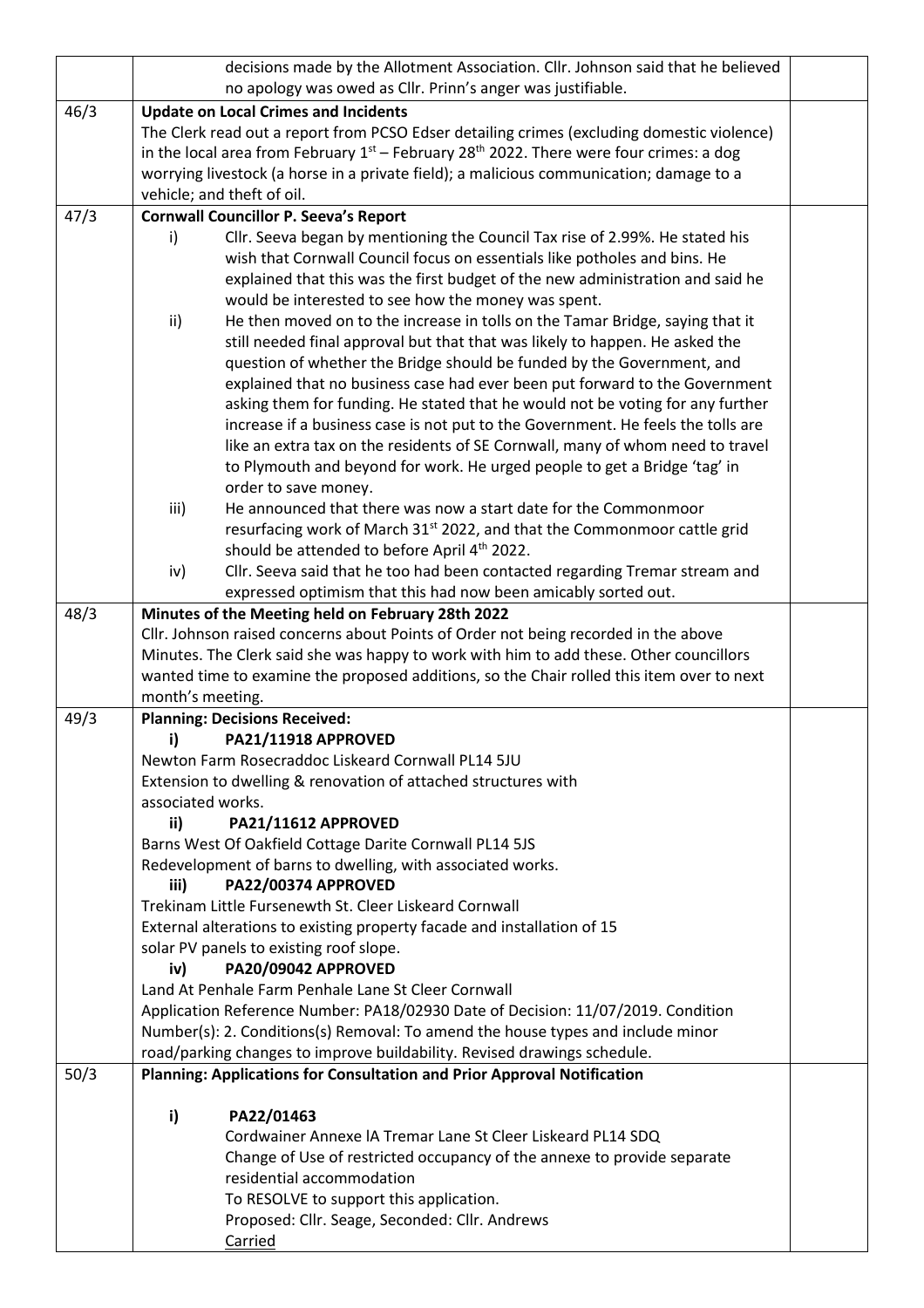|      | ii)<br>PA22/02226                                                                             |          |  |  |  |
|------|-----------------------------------------------------------------------------------------------|----------|--|--|--|
|      | Lower Ninestones Liskeard Cornwall PL14 6SD                                                   |          |  |  |  |
|      | Prior approval notification to determine if planning permission is required for:              |          |  |  |  |
|      | Multi-purpose storage & livestock agricultural shelter                                        |          |  |  |  |
| 51/3 | <b>Purchase of a Camera</b>                                                                   |          |  |  |  |
|      | To RESOLVE to Authorise the Clerk to purchase a Go-Pro Camera as described, and to            |          |  |  |  |
|      | authorise Cllrs. Johnson & Smith to Operate it on Behalf of the PC.                           |          |  |  |  |
|      | Amendment proposed by Cllr. Prinn: to spend up to £200 to purchase an appropriate tablet      |          |  |  |  |
|      | to host the app to livestream.                                                                |          |  |  |  |
|      | <b>Amendment Carried</b>                                                                      |          |  |  |  |
|      | Proposed (with above amendment): Cllr. K. Johnson, Seconded: Cllr. J. Prinn (due to the       |          |  |  |  |
|      | absence of Cllr. Smith)                                                                       |          |  |  |  |
|      | Carried                                                                                       | Cllr. J. |  |  |  |
|      | Cllr. Prinn will purchase these items on behalf of the Council and claim back the money.      | Prinn    |  |  |  |
| 52/3 | To RESOLVE to Set Up a Mowing Contract Working Group                                          |          |  |  |  |
|      | Cllr. Morris expressed interest in also being part of this working group.                     | Cllrs.   |  |  |  |
|      | Amendment proposed by Cllr. Harbord: to include Cllr. Morris in the Working group in          | Johnson, |  |  |  |
|      | addition to Cllrs. Johnson, Prinn, Colenzo and Emms                                           | Prinn,   |  |  |  |
|      | <b>Amendment Carried</b>                                                                      | Emms,    |  |  |  |
|      | Proposed with above amendment: Cllr. Johnson, Seconded: Cllr. Prinn                           | Colenzo, |  |  |  |
|      | Carried                                                                                       | Morris   |  |  |  |
| 53/3 | To Resolve What Action To Take Regarding the Pitch Slitter/Aerator                            |          |  |  |  |
|      | Cllr. Johnson raised a Point of Order, saying that agenda items 12, 13, 15, 16, 17, 18 and 19 |          |  |  |  |
|      | should have had motions presented to the Clerk 7 days prior to the meeting and so should      |          |  |  |  |
|      | not be discussed tonight. Cllr. Prinn said he had written Motions for the items and they had  |          |  |  |  |
|      | been sent to the Clerk 5 days ahead of the meeting. After a brief discussion, the agenda      |          |  |  |  |
|      | items 12, 13, 15, 16, 17, 18 and 19 were rolled over to the next meeting in order that        |          |  |  |  |
|      | Motions could be submitted 7 days ahead of that meeting date.                                 |          |  |  |  |
| 54/3 | To RESOLVE to Authorise Pitch Guru to Carry Out Pitch Cuts for the Following Month            |          |  |  |  |
|      | Rolled - see item 53/3                                                                        |          |  |  |  |
| 55/3 | To Begin to Fill Vacancies on Committees                                                      |          |  |  |  |
|      | Cllr. Johnson informed the Council that he planned to submit a motion to resolve to disband   |          |  |  |  |
|      | the committees with the exception of the HR Committee. Cllr. Prinn mentioned that any         |          |  |  |  |
|      | committees would need to be drawn up again in May. This item was rolled over to the next      |          |  |  |  |
|      | meeting for further consideration.                                                            |          |  |  |  |
| 56/3 | To RESOLVE to have Cllr. K. Johnson Removed as a Vexatious Complainant from Cornwall          |          |  |  |  |
|      | <b>Council's Register</b>                                                                     |          |  |  |  |
|      | Rolled - see item 53/3                                                                        |          |  |  |  |
| 57/3 | To RESOLVE to Approve up to £800 for Estates to Purchase a New Noticeboard                    |          |  |  |  |
|      | Rolled - see item 53/3                                                                        |          |  |  |  |
| 58/3 | Decision to pay the Annual Cemetery Grant to the General Cemetery St Cleer                    |          |  |  |  |
|      | Rolled - see item 53/3                                                                        |          |  |  |  |
| 59/3 | <b>Section 137 Application from Commonmoor Village Hall</b>                                   |          |  |  |  |
|      | Rolled - see item 53/3                                                                        |          |  |  |  |
| 60/3 | To Agree the Meeting Schedule for 2022                                                        |          |  |  |  |
|      | Rolled - see item 53/3                                                                        |          |  |  |  |